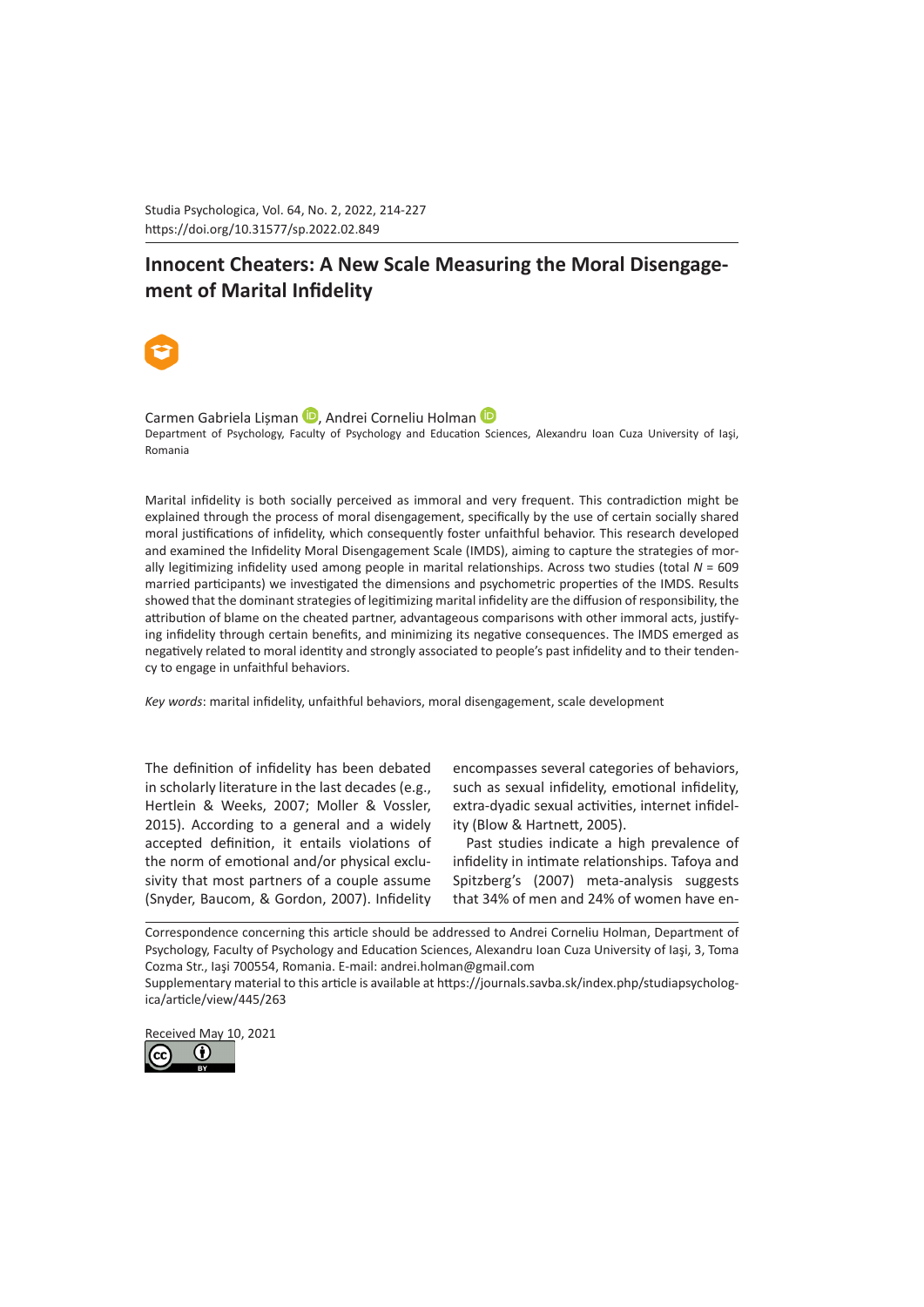gaged in extramarital sexual relations while a more recent investigation reported that 29% of heterosexual women and 49% of heterosexual men committed infidelity (Haversath & Kröger, 2014). These high percentages are at odds with the people's usually negative attitudes toward the phenomenon (van Hooff, 2017), which are consonant with the negative psychological and social phenomena associated with infidelity, such as decline in psychological health (Shrout & Weigel, 2018) or couple dissolution (Apostolou, Constantinou, & Anagnostopoulos, 2019; DeMaris, 2013). These results indicate that infidelity causes harm to another person − partner or spouse − or even to the whole family (DeMaris, 2013; Thorson, 2013), some authors labeling it as a social problem (Klimas, Ehlert, Lacker, Waldvogel, & Walther, 2019).

These various psychological injuries that can be caused by one partner's unfaithful behavior suggest that infidelity can also be conceived as a violation of one of the most important moral principles, i.e., to avoid harming others (Graham, Haidt, Koleva, Motyl, Iyer, Wojcik, & Ditto, 2013), besides a violation of the norm of emotional and/or physical exclusivity that most partners of a couple assume. In the case of marital relations, exclusivity is further emphasized by the vows that the two spouses make to each other at the time of marriage, rendering infidelity as a deceptive act toward one's partner. This contributes to a more immoral character of extramarital infidelity in comparison to non-marital romantic relationships: while for a romantic relationship flirting with another person or going out with someone else might not carry the same weight, for a marital relationship this could mean a pretty serious betrayal and be considered infidelity. As previously stated, these characteristics render infidelity as immoral (Brake, 2013) and past studies indicate that the strength of one's moral norm is negatively related to unfaithful behavior and to permissive attitudes toward extramarital relationships (Greeley, 1994). Past research investigated the motivations that the transgressors of the fidelity commitment invoke as justifications for this immoral behavior and classified them under various categories. For instance, Drigotas, Safstrom, and Gentilia (1999) differentiate between sexual or emotional needs that motivate infidelity, permissive norms/attitudes, favorable social context, or revenge/hostility. In a similar approach, Barta and Kiene (2005) identify dissatisfaction, neglect, anger, and sex as the main reasons for unfaithful behavior.

While these various types of reasons may indeed lead to unfaithful behaviors, they can also serve as ways to exonerate oneself from the guilt of committing infidelity by projecting the blame on other agents (most often one's partner). Our study aimed to further investigate the ways in which people morally legitimize infidelity by adopting the conceptual framework of *moral disengagement* (Bandura, 1999), and developing an instrument that addresses the tendency to invoke self-serving arguments that would decrease one's blame for this behavior. Furthermore, we aimed to test the hypothesis that this psychological proneness toward justifying infidelity fosters stronger behavioral tendencies toward unfaithful acts. Under this assumption, many unfaithful partners might use cognitive strategies that result in their representing themselves as innocent for their infidelity. This would contribute to the disentanglement of the paradox of the high rates of infidelity in spite of the significant negative effects of this behavior and of the widespread critical attitudes toward it.

## **Moral Disengagement and Infidelity**

*Social Cognitive Theory* (Bandura, 1986) describes the mechanisms by which people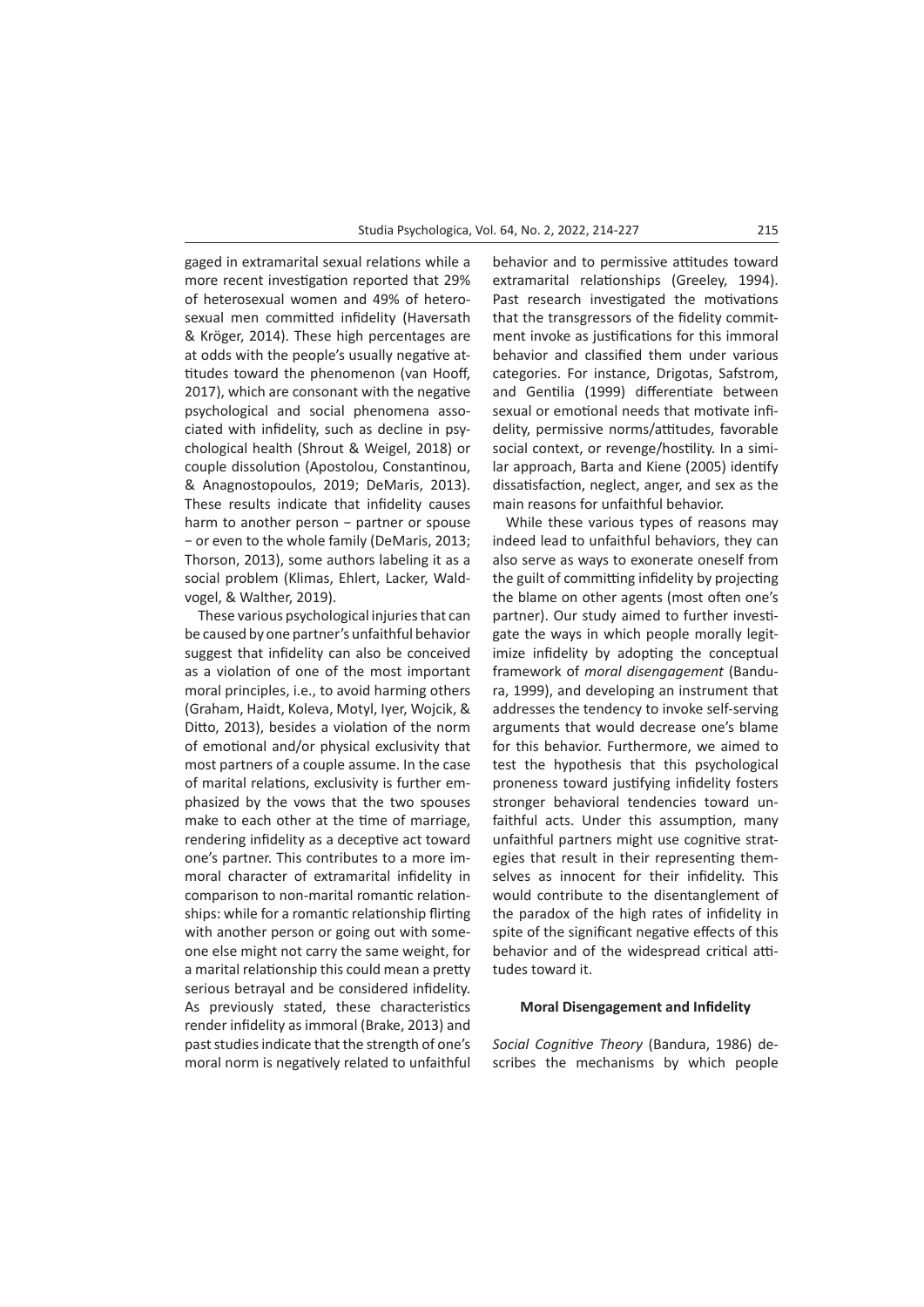diminish the perceived immorality of harmful behavior. The theory states that people make unethical decisions when the processes of moral self-regulation, which normally inhibit negative behaviors through anticipated self-sanctions, are deactivated through a series of cognitive mechanisms collectively called "moral disengagement." These mechanisms that cognitively restructure the behavior in order to appear as morally acceptable are moral justification, euphemistic labeling, advantageous comparison, displacement of responsibility, diffusion of responsibility, disregarding or distorting the consequences, dehumanization, and attribution of blame. The first three involve the cognitive interpretation of reprehensible behavior in a way that increases its moral acceptability (Bandura, 1986). For example, infidels may justify their extramarital affair through the need for sexual variability or the need to share emotions while the sanitizing language of euphemistic labeling may conceive of an episode of infidelity as "broadening the horizon."

The next three moral disengagement mechanisms (displacement of responsibility, diffusion of responsibility, and distortion of consequences) occur when individuals hide or distort the source or the effects of harmful actions (Bandura, 1986). The high prevalence of infidelity can convince many people that it is such a common phenomenon that it can happen to anyone; thus, the widely shared nature of this behavior might redefine it as less immoral. In addition, the secretive nature of extramarital affairs can help unfaithful partners undermine and, thus, distort the serious consequences of their own conduct. The final set of disengagement practices, attribution of blame and dehumanization, redefines the victims of harmful acts as deserving the harm that they suffer. For example, blaming one's partner for the poor quality of the relationship, for his/her prolonged physical distancing, hostility, or other harm are the reasons most often invoked by infidels when motivating their affairs with another partner outside the relationship (Fincham & May, 2017; Barta & Kiene, 2005).

Another theory relevant for understanding the determinants of people's bad deeds is the moral self-licensing model (Monin & Miller, 2001), according to which prior good behavior make people more likely to engage in subsequent immoral acts. In this framework, the individual might attempt to morally justify his/her infidelity through his/her past investments in the marital relationship and/ or through the neglect or abuse that s/he has had to endure from his/her partner, which now would presumably constitute sufficient moral credits to legitimize his/her unfaithful behavior.

Another concept within the moral domain relevant for the development of our instrument is moral identity (Aquino & Reed, 2002; Black & Reynolds, 2016). People with a high moral identity are more concerned about harm to others and more likely to take responsibility for their behavior (Moore, Detert, Treviño, Baker, & Mayer, 2012). As such, moral identity has been found to be negatively associated with unethical behavior and the use of moral disengagement strategies (Detert, Treviño, & Sweitzer, 2008). Therefore, we expect our new instrument measuring the moral disengagement of marital infidelity to be negatively associated with moral identity.

In our examination of the construct validity of the new scale, we also aim to assess its discriminant validity through its associations with a measure of another moral factor, i.e., utilitarianism, whose theoretical connections to moral disengagement are weaker. Utilitarianism or utilitarian judgment expresses the general impartial concern for the greater good, for maximizing good consequences even through harmful actions (Greene,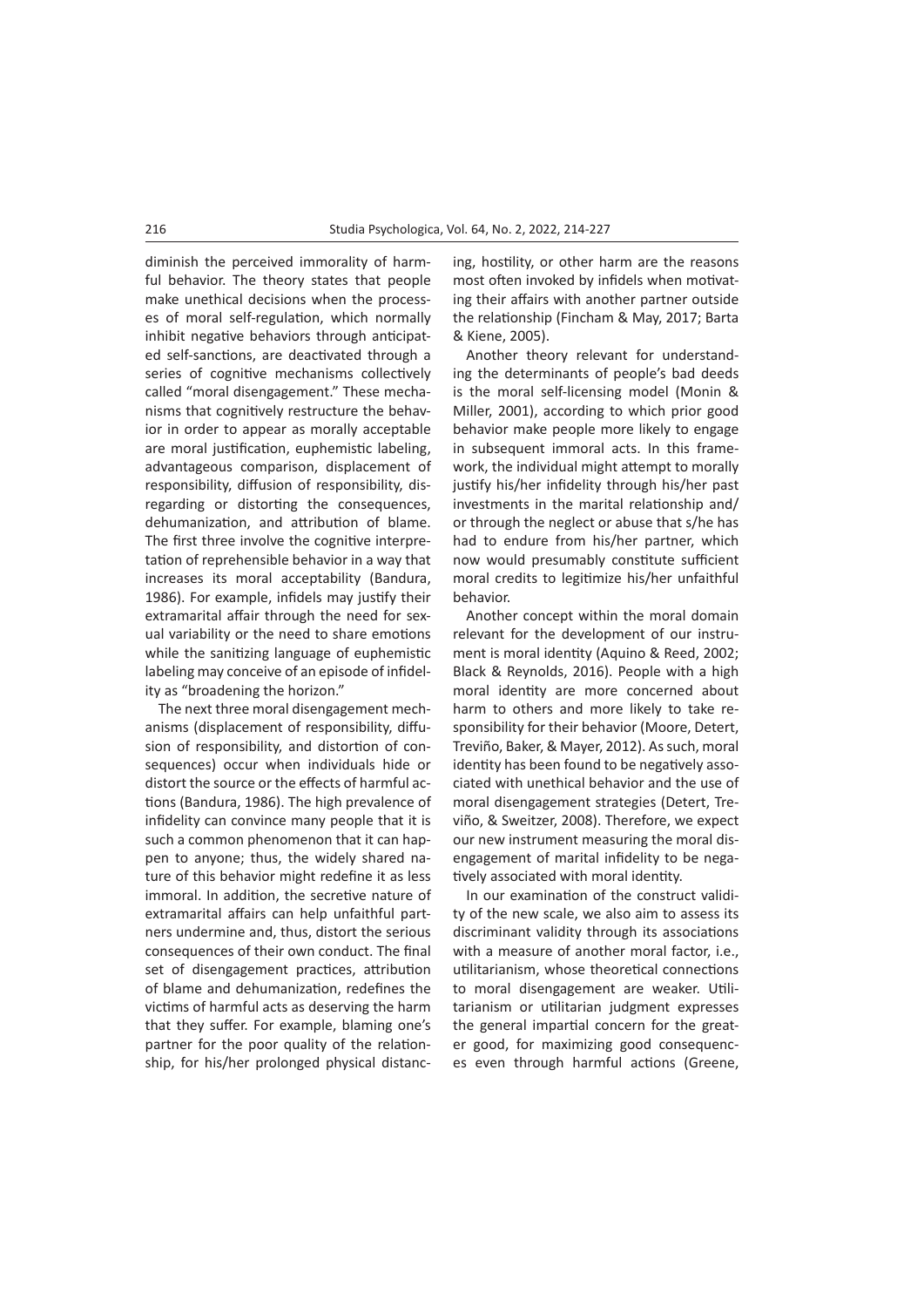Nystrom, Engell, Darley, & Cohen, 2004). The type of morally − complex situations in which people's decisions are influenced by their tendency towards utilitarian judgments are substantively different from those in which moral disengagement occurs, i.e., legitimizing clearly immoral behaviors, both in general and in the specific context of marital relationships. Consequently, in our examination of the discriminant validity of the scale we develop, we expect this measure of moral disengagement of marital infidelity to have weak associations with utilitarianism.

Bandura, Barbaranelli, Caprara, & Pastorelli (1996) developed a measure of moral disengagement and found evidence that children's delinquent and violent behaviors are correlated with the overall scores of the instrument in an Italian sample. Other measures have been developed for assessing moral disengagement in general (Moore et al., 2012) or in specific populations or contexts (e.g., Caprara, Fida, Vecchione, Tramontano, & Barbaranelli, 2009; Holman & Popușoi, 2018). Moral disengagement was found to be a significant factor of reprehensible behavior in various areas, such as corruption (Zhao, Zhang, & Xu, 2019) or unethical decisions in the organizational environment (Fehr, Fulmer, & Keng‐Highberger, 2020), information security (Hadlington, Binder, & Stanulewicz, 2021) or unethical behavior in adolescents (Guo, Li, Yang, & Kou, 2021). Therefore, it is plausible that these moral disengagement strategies operate in the area of infidelity and that they are used by individuals, who deviate from the norm of exclusivity in their marital relationship, to diminish their guilt. There is no evidence in the literature regarding moral disengagement strategies in the context of marital relationships, much less in the case of infidelity. However, the study by Navarro and collaborators (Navarro, Larrañaga, Yubero, & Víllora, 2021) indicates a relationship between moral disengagement

and the intention of ghosting in romantic relationships, i.e., the intention to break up the relationship without any explanation or willingness to communicate this intention to the partner. On a more general level, past findings highlighted several types of cognitions that are associated with people's real-life infidelity, such as sexual values and permissiveness (Smith, 1994), sexual interests (Treas & Giesen, 2000) or distorted cognitions (Ignat et al., 2018).

## **Aims of the Present Research**

Our goal was to develop and examine a measure of people's strategies through which they justify their extramarital affairs, the Infidelity Moral Disengagement Scale (henceforth, IMDS), built on the expectation that people might rationalize their prospective unfaithful behavior through certain common strategies, which function as cognitively available forms of legitimation even if the behavior is recognized as wrong. Thus, our approach was to customize and measure in the context of extramarital relations the mechanisms of moral disengagement proposed by Bandura and colleagues (1996) in order to capture the cognitive strategies used to self-exonerate one's unfaithful behavior. The first study consisted of the development of the IMDS and of the examination of its dimensionality and psychometric properties. The second study investigated the construct validity of the IMDS through its associations with a general scale addressing moral disengagement and with moral identity, in order to assess its convergent validity. We also examined its association with another dimension of moral judgments and preferences, less theoretically relevant for infidelity, namely utilitarianism, in order to evaluate the discriminant validity of the new scale. Moreover, as the use of the strategies of legitimizing infidelity that the IMDS aims to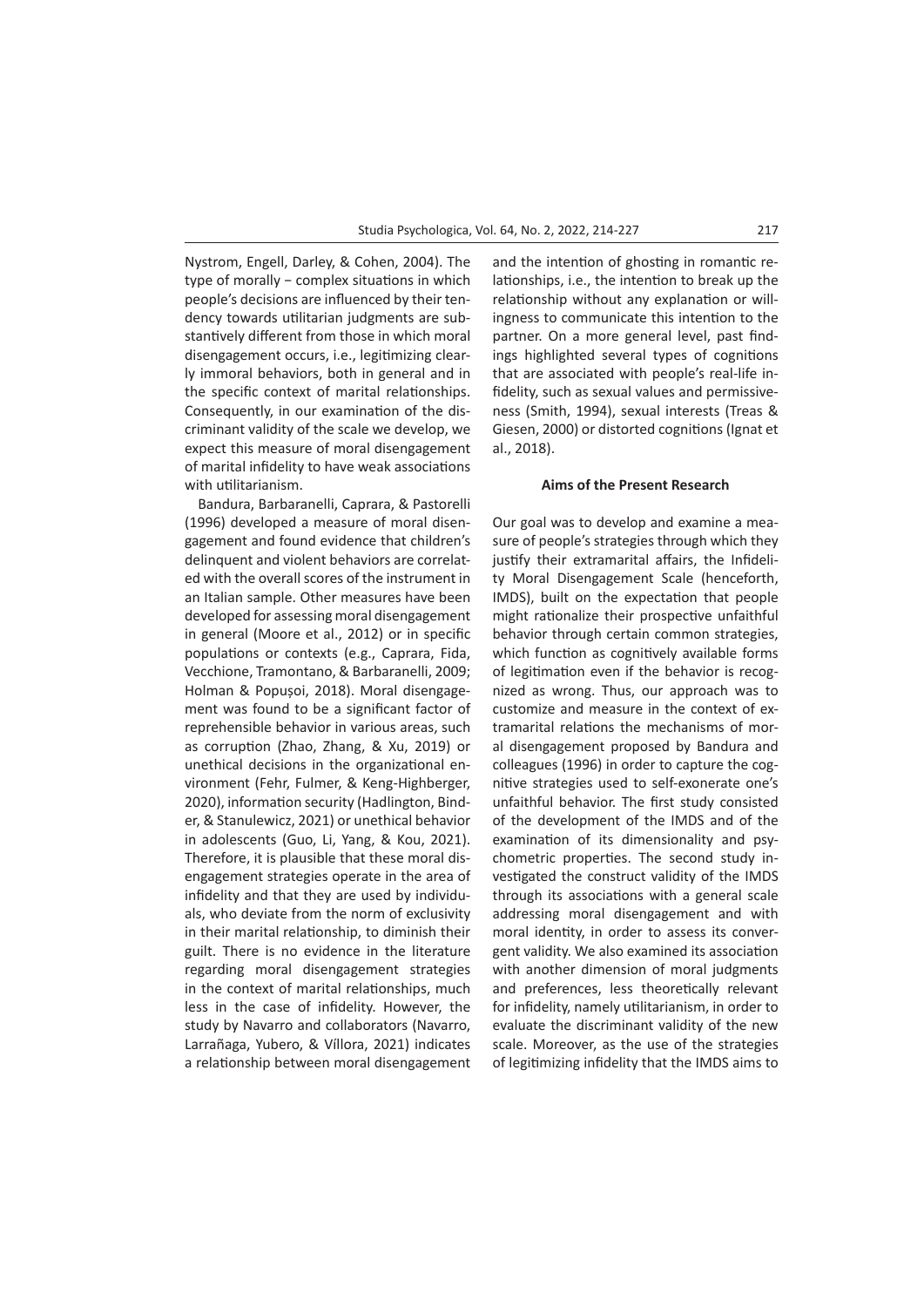capture should encourage unfaithful behavior, we examined the associations between IMDS and intentions toward infidelity as well as its association with past unfaithful behavior.

#### **Study 1**

The aim of the first study was to develop an instrument addressing the moral justifications used by unfaithful partners in marital relationships when transgressing the exclusivity norm and to investigate its factorial structure and psychometric proprieties.

## **Method**

## **Participants**

A convenience sample of 362 Romanian heterosexual people in their first marriage, participated in this study (52.2% women), with an average length of a marriage of 10.29 years (*SD* = 8.18). Their age ranged from 19 to 71 years (*M* = 37.04; *SD* = 8.10), and their partners' age ranged from 21 to 69 years (*M* =  $37.08$ ;  $SD = 8.20$ ).

## **Procedure**

Ethics approval for the present study was obtained from the Research Ethics Committee of the university department where the authors are affiliated. In exchange for course credit, forty field operators (students) were instructed to identify from among his/her personal acquaintances five female and five male participants in their first marriage, all married for at least one year, but from different relationships. All participants were informed about the aims of the study before participating and were assured about the confidentiality of their responses. Informed consent was obtained. The application of the questionnaires was subsequently done through an online platform so that the operators did not have access to participants' answers.

## **Measures**

The IMDS was developed to measure the different types of justifications that partners use when they violate the rule of exclusivity in marital relations, in line with the mechanisms of moral disengagement described by the Social Cognitive Theory (SCT) (Bandura, 1986). An initial set of 32 items was generated to operationalize each of these eight mechanisms in the realm of infidelity, with four items for each strategy, using as inspiration the methodology used to develop a scale in the same psychological area of moral disengagement, i.e., the Civic Moral Disengagement (CMD) scale (Caprara et al., 2009). Each statement referred to marital infidelity, labeled as such or synonymously (e.g., "having an extramarital affair", "cheating", etc.) and included a legitimation of the transgression that is specific to a particular strategy of disengagement. The content of these legitimations, i.e., the specific element invoked as moral argument, paralleled the most common motivations revealed by the research in this area. Thus, for *moral justification*, we included the possible gains often invoked by perpetrators, such as shared affection, maintaining a sense of independence or freedom, or enhancing self-confidence (e.g., "Having a relationship outside of marriage is a way to maintain a sense of independence"). We addressed the strategy of *euphemistic labeling* by reframing extra-dyadic adventures to give them respectable status, e.g., "Having an extramarital affair is part of the "adventure of a lifetime." *Advantageous comparisons* were constructed through much more reprehensible behaviors compared to which an episode of infidelity might seem benign, such as domestic violence or other types of abuse (e.g., "Flirting with someone else is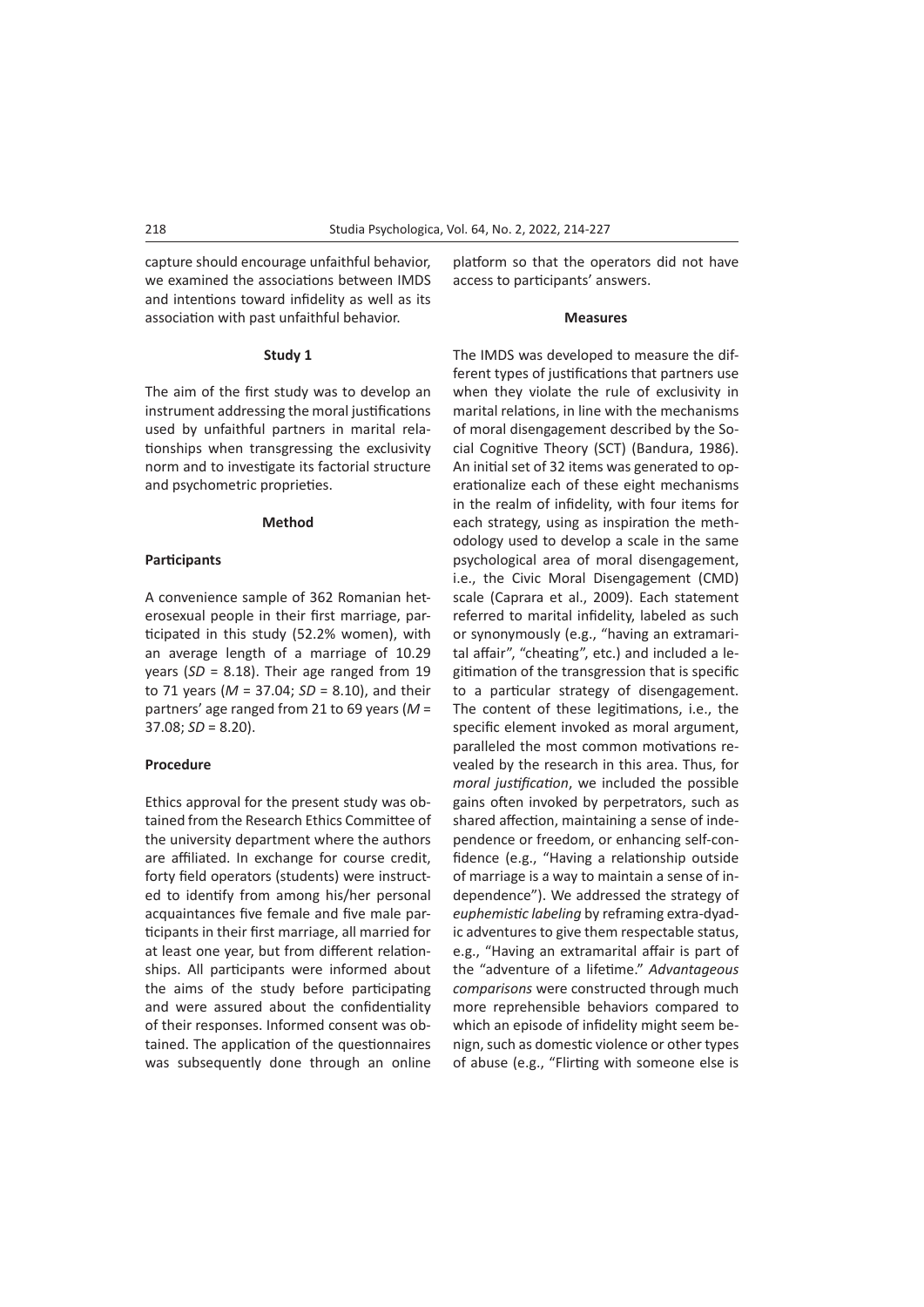nothing compared to abusing one's spouse"). The items designed to tap *diffusion of responsibility* highlighted the prevalence of infidelity in society and the permissive attitudes toward extra-dyadic relationships, e.g., "Today, infidelity is very common, so one should not be blamed for an extramarital affair." In addressing *displacement of responsibility* and *attribution of blame*, we considered that past studies revealed that the reasons invoked by the perpetrators often blame the partner or the relationship as the cause of their own behavior (e.g., "If a married person has an extramarital affair, then it may be the partner's fault"). The items addressing the strategy of *disregarding or distorting the consequences* referred to various manners in which the effects of infidelity might be perceived as insignificant (e.g., "If an extramarital affair is not discovered, then it does no harm"). The last strategy, i.e., *dehumanization*, was addressed through items that challenge a partner's right to have a faithful partner (e.g., "Some people are made to be betrayed"). Participants were required to rate their agreement with each statement on a 6-point Likert scale from 1 ("strongly disagree") to 6 ("strongly agree").

## **Data Analysis and Results**

In order to examine the factorial structure of the IMDS, we performed an exploratory factor analysis (EFA). Previous investigations of the factorial structure of other instruments measuring moral disengagement (Bandura et al., 1996; Caprara et al., 2006) revealed different number of factors of these scales. Consequently, we considered that although we developed all items to be specific in content to one of the eight moral disengagement mechanisms postulated by the SCT, an exploratory analysis of their factor grouping is appropriate, in line with other scale-development studies in the area (Caprara et al., 2009). The EFA was performed in SPSS 20.0 on the set of 32 items, using Principal Axis Factoring for factor extraction and the Direct Oblimin rotation method. First, we reviewed the descriptive statistics for each item and removed nine items due to their low inter-item correlations (i.e., lower than .30) as suggested by Tabachnick and Fidell (2007). For the remaining 23 items, the Keiser–Meyer–Olkin (KMO) measure of sampling adequacy (.952) and Bartlett's test ( $p < .001$ ) supported the appropriateness of factor analysis for our data. Five factors emerged as having an eigenvalue above 1; moreover, both the scree plot and the Parallel Analysis (PA) suggested that this solution would be more appropriate; the latter analysis showed five factors with eigenvalue higher than their corresponding 95th percentile eigenvalue derived from random data in accordance with PA criterion (Glorfeld, 1995). Therefore, five factors were retained for interpretation, which accounted for 62.94% of the data variance. The loadings of the items on each factor and descriptive statistics are presented in Table 1 in the Supplement. All items have skewness and kurtosis values within acceptable limits, i.e., (-2,2) for skewness and (-7,7) for kurtosis, indicating normally distributed data (Hair et al., 2006). Also, the corrected item-total correlations of all items are well above the .2 threshold, indicating that they have satisfactory discriminating power (Kline, 2015). The Cronbach's alpha of the scale (i.e., .94) and McDonald's *ω* (i.e., .94) indicated excellent reliability.

The first factor (*α* = .87; *ω* = .88) explains 43.92% of the total variance and consists of five items, three of them were developed to address the strategy of diffusion of responsibility, one addressing displacement of responsibility, and one designed to tap dehumanization (please see Table 1). Beyond their different conceptualizations, all items present one's unfaithful behavior as being instilled by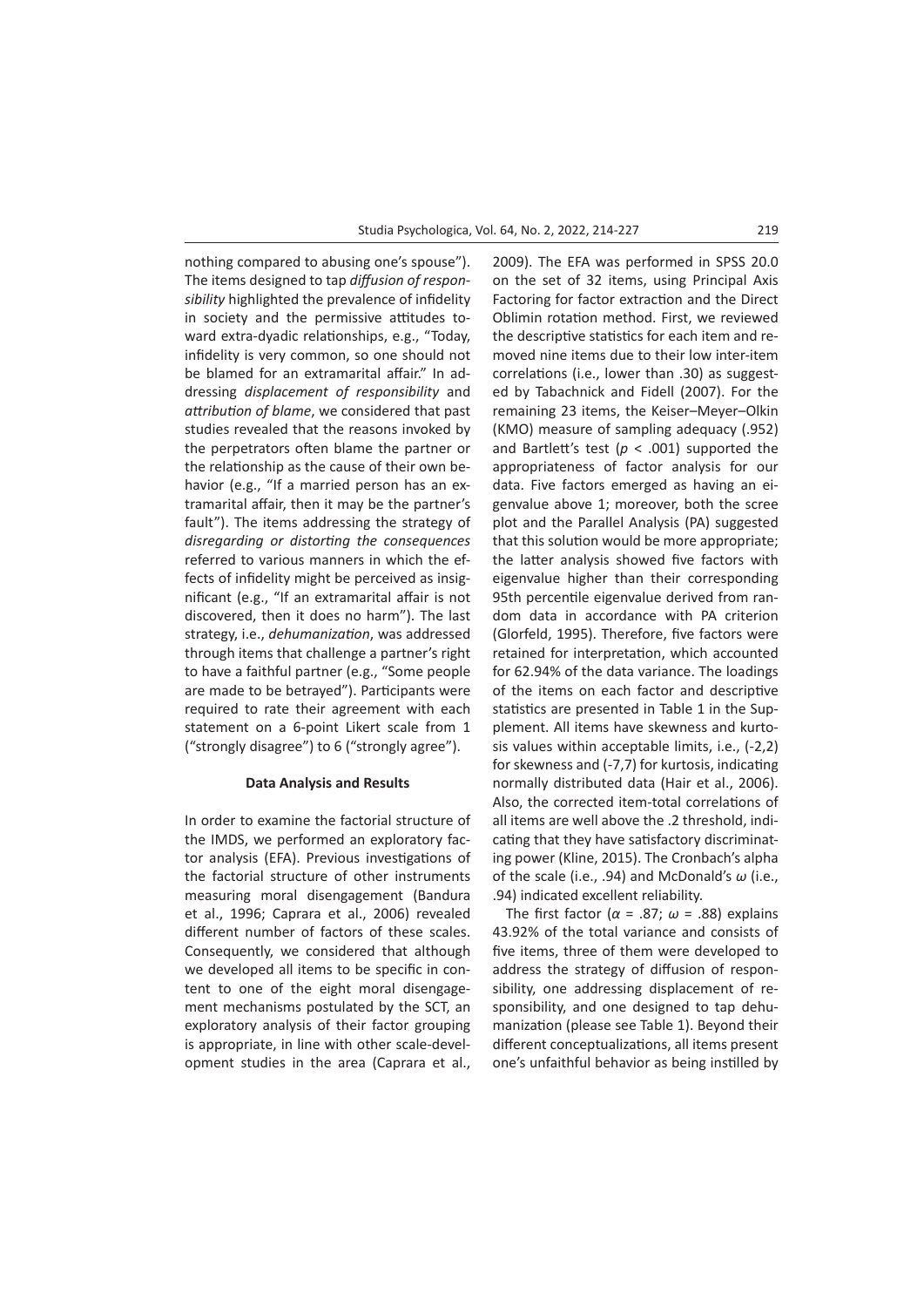external causes. The second factor (*α* = .84;  $\omega$  = .85), including six items, explains 6.12% of the total variance and combines the mechanisms of attribution of blame (on the marital partner) with those of dehumanization. Overall, marital infidelity is justified through arguments that assert the partner's deservingness of being cheated on either because of a hypothetical blame or an intrinsic flaw. The third factor (*α* = .72; *ω* = .73) explains 5.45% of the total variance and includes three items addressing the advantageous comparison mechanism, which invoke as justification acts with much more harmful consequences. The fourth factor (*α* = .85; *ω* = .85) combines items targeting moral justification, highlighting potential benefits that infidels would gain from the extramarital affair and euphemistic labeling also highlighting its benefits (e.g., "broadening the horizon"), and its four items explain 4.14% of the total variance. Finally, the fifth factor ( $\alpha$  = .89;  $\omega$  = .89), including five items that explain 3.29% of the total variance, combines five items designed to address the strategy of minimizing or ignoring the consequences and one tapping euphemistic labeling while also emphasizing the lack of detrimental effects of unfaithful behavior ("A one-night stand does nothing more than "spice up" your love life").

## **Discussion**

The results of the first study suggest a five-factor structure of the scale addressing the moral disengagement strategies concerning infidelity in marital relationships. Most of the factors emerged as targeted by items that were developed to address at least two different strategies of moral legitimization of infidelity. Nevertheless, the items content is coherent across the items in each set in terms of their main focus. Specifically, the first factor includes items that allow individuals to deny their *agency* in producing the behavior, and thus mitigate responsibility for infidelity through the diffusion and displacement of responsibility. The items of the second factor attribute blame (directly or implicitly) on the betrayed *spouse*. The next two factors include items that either offer *advantageous comparisons* of infidelity or justify it by highlighting valuable *benefits* that infidels would gain from the extramarital affair. Finally, the items in the fifth factor minimize the *consequences* of infidelity.

## **Study 2**

The second study aimed to test the factorial structure of the IMDS instrument through confirmatory factor analysis in another sample of married participants in order to examine its construct validity through its relationships with general civic moral disengagement, intentions toward infidelity, and moral identity as well as its criterion validity through its associations with past unfaithful behavior. Given the sensitive nature of the topic addressed by the IMDS, we also examined the degree to which the answers it elicits are affected by social desirability.

#### **Method**

## **Participants**

The second study enrolled 247 Romanian heterosexual people in their first marriage (48.6% women), with an average length of 10.86 years (*SD* = 8.48). Their age ranged from 24 to 62 years (*M* = 37.88; *SD* = 7.61) and their partners' age ranged from 23 to 64 years (*M* = 38.14; *SD* = 9.95).

#### **Procedure**

After approval from the Research Ethics Committee of the university with which the two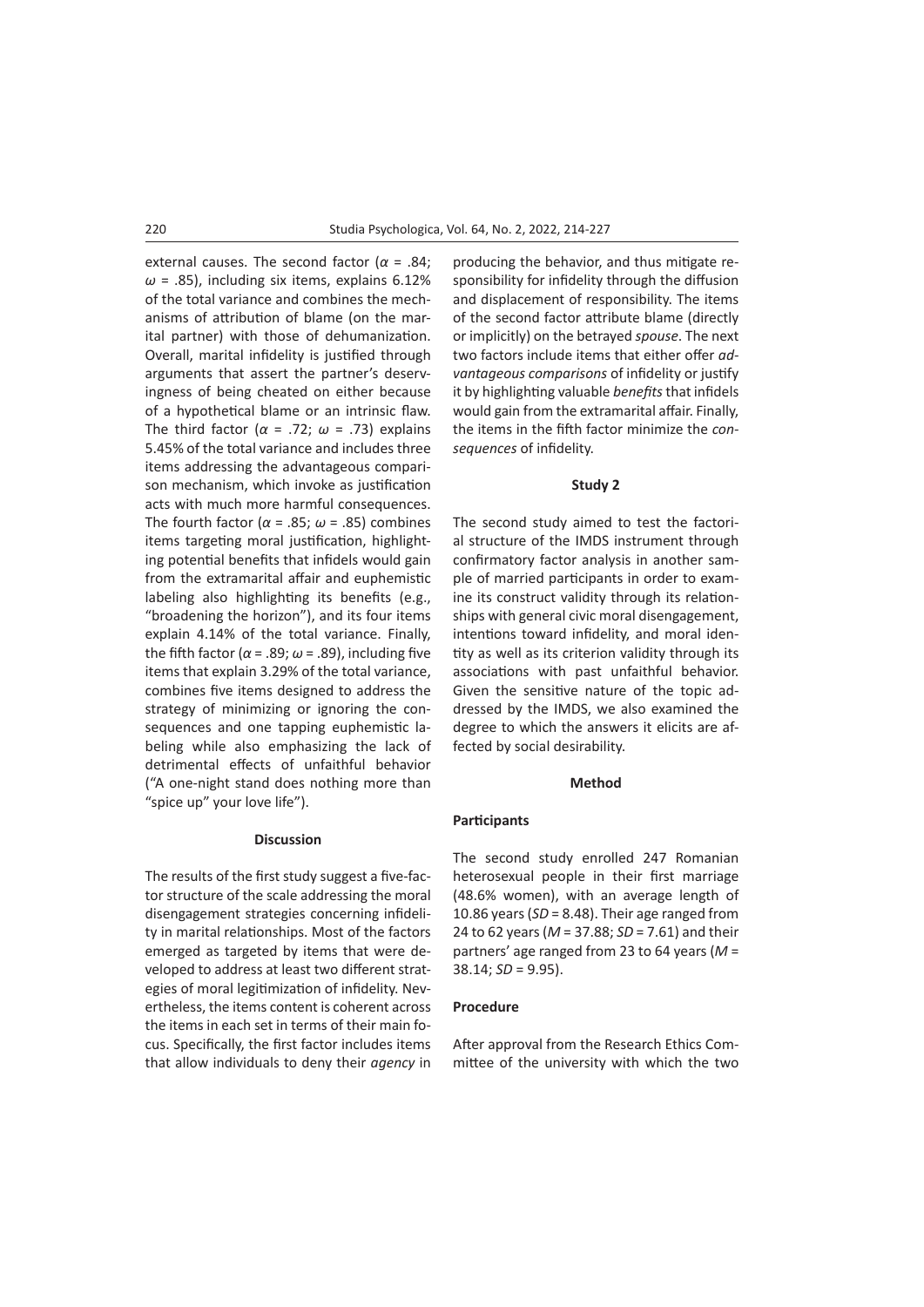authors are affiliated and after obtaining the participants' informed consent, the same procedure as in the first study was used.

## **Measures**

The 23-item version of the IMDS developed in Study 1 was used (*α* = .93).

*Civic Moral Disengagement* (CMD, Caprara et al., 2009). This 32-item scale addresses people's general tendency to justify immoral civic behavior. Participants expressed their agreement with each item on a 6-point Likert scale, ranging from (1) "strongly disagree" to (6) "strongly agree" (e.g., "Given the widespread corruption in society, one cannot disapprove of those who pay for favors"). The scale had good internal consistency ( $\alpha$  = .93).

The *Intentions Toward Infidelity Scale* (ITIS; Jones, Olderbak, & Figueredo, 2011) is a 7-item scale asking respondents to estimate their likelihood of engaging in infidelity behavior (e.g., "How likely are you to be unfaithful to a partner if you knew you wouldn't get caught?") on a 6-point Likert scale (*α* = .81).

The *Infidelity Scale* (IS; Drigotas et al., 1999) was used to measure past unfaithful behavior, through 11 items that require respondents to think about a person from their past to whom they were very attracted while involved in another relationship, and to assess various intimate behaviors that might have occurred in this extra-dyadic relationship (e.g., "How much flirting occurred between the two of you?") on 6-point Likert scale (*α* = .94).

The *Moral Identity Questionnaire* (MIQ; Black & Reynolds, 2016) measures the degree to which moral standards are important for participants' view of themselves and of the world. The MIQ comprises 20 items that address two facets of moral identity, namely, Moral Self (e.g., "I try hard to act honestly in most things I do";  $\alpha$  = .85) and Moral Integrity (e.g., "Lying and cheating are just things you have to do in this world";  $\alpha$  = .87). Respondents are required to express their agreement with each item on a 6-point Likert scale (overall *α* = .89).

The *Utilitarianism Scale* (US; Baron, Scott, Fincher, & Metz, 2015) was used to measure utilitarian judgment, which favors impartiality and the criterion of the supreme good in any circumstance (Kahane, Everett, Earp, Farias, & Savulescu, 2015). The US includes 13 items (e.g., "When we can help some people a lot by harming other people a little, we should do this"*)* that require respondents to estimate their agreement on a 6-point Likert scale  $(\alpha = .71)$ .

The short version of the *Marlowe-Crowne Social Desirability Scale* (Strahan & Gerbasi, 1972), which requires respondents to express their agreement with each of the 10 items on a 6-point Likert scale, was also used. Because the internal consistency and the average inter-item correlations of the items were below acceptable limits, we removed two items to improve the scale reliability. The resulting  $\alpha$  = .57 was below the .70 limit, but the average inter-item correlations of .15 indicated an acceptable level of reliability (Briggs & Cheek, 1986).

The statistical procedure used, the fit indices and their benchmarks, and the criteria in evaluating the psychometric qualities of the IMDS in Study 2 are detailed in the Supplement.

## **Results**

*Confirmatory factor analysis.* The CFA model fit indices result indicated a poor fit of the hypothesized model to the data:  $χ²$  (220) = 590.6, *p* < .001, GFI = .82, CFI = .91, and RMSEA = .08. Examining the residual covariance matrix, we found that eight items had large residual covariance with items from other factors, which suggested that they load on more than one factor. Consequently, we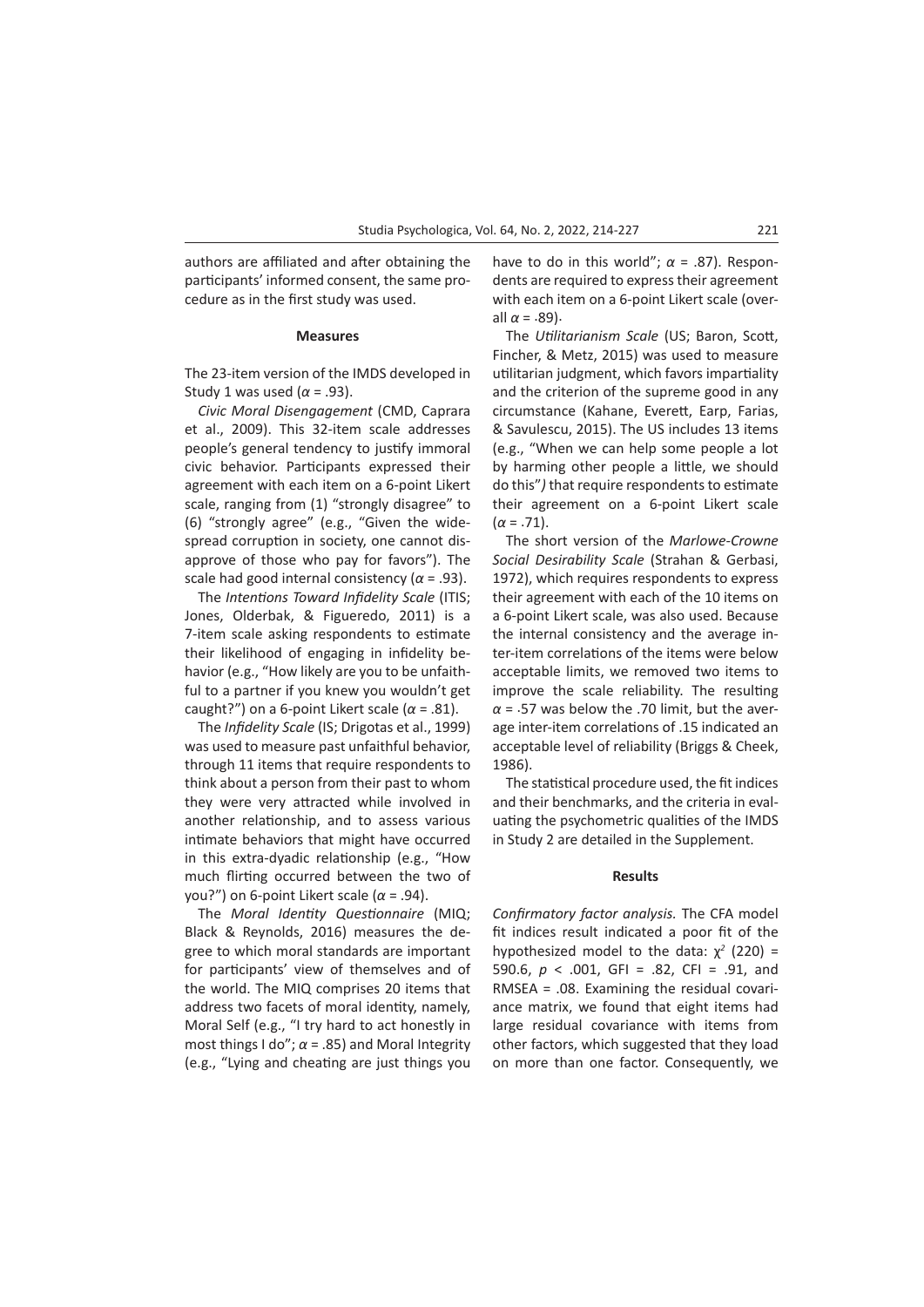dropped these items progressively (see Table 1). The final model to emerge from these modifications had a good fit:  $\chi^2$  (220) = 125.8, *p* < .001, CFI = .98, GFI = .938, AGFI = .90, and RMSEA = .04 [CI .03; .06]. The items in the final version of the IMDS, their factor loadings and their descriptive statistics are presented in the Supplement. Most of the eight items that were eliminated had been designed to tap different disengagement strategies than those addressed by the majority of the remaining items that pertained to the factor extracted in the first study. Consequently, the item composition of the factors in the final version of the scale is more homogeneous in terms of the moral disengagement strategies addressed by each item set as defined by SCT. The descriptive statistics of these five factors of the IMDS and their correlations are reported in Table 2 in the Supplement, followed by the final version of the IMDS scale. Their skewness and kurtosis values fall within acceptable limits, most being in the (-1,1) range, indicating negligible departures from normality.

*Construct and criterion validity*. Pearson correlations between IMDS and CMD scales, MIQ, ITIS, IS, US and M C, as well as between IMDS and gender, age, partner age and marriage length are presented in Table 1. Results show strong positive associations between our scale addressing the tendency to morally legitimize infidelity and the intention towards infidelity scale (i.e., ITIS), as well as between IMDS and the measure of general moral disengagement (i.e., CMD). Also, moderate to high negative associations were found between IMDS and the scale addressing moral identity, both overall and in relation to its two facets (i.e., moral self and moral integrity). In regards to the influence of social desirability tendencies on the responses to this scale, the results show a small negative association between IMDS and M\_C, similar in magnitude to the correlation between the latter and the other scales. The IMDS was positively and strongly associated with past unfaithful behavior (i.e., IS). Gender also emerged as being associated with IMDS scores, with males scoring higher on the new instrument.

|                        | $\mathbf 1$    | $\overline{2}$ | 3          | 4          | 5        | 6        | 7        | 8                        | 9   | 10       | 11       | 12       | 13 |
|------------------------|----------------|----------------|------------|------------|----------|----------|----------|--------------------------|-----|----------|----------|----------|----|
| 1. IMDS                | $\overline{a}$ |                |            |            |          |          |          |                          |     |          |          |          |    |
| 2. CMD                 | $.71***$       | ۰              |            |            |          |          |          |                          |     |          |          |          |    |
| 3. ITIS                | $.78***$       | $.56***$       |            |            |          |          |          |                          |     |          |          |          |    |
| 4. IS                  | $.71***$       | $.43***$       | $.67***$   |            |          |          |          |                          |     |          |          |          |    |
| 5. MIQ                 | $-.63**$       | $-.72***$      | $-0.56$ ** | $-.42***$  |          |          |          |                          |     |          |          |          |    |
| 6. MS                  | $-.38$ **      | $-40^{**}$     | $-.34$ **  | $-.22***$  | $.80**$  |          |          |                          |     |          |          |          |    |
| 7. MI                  | $-.67**$       | $-.78$ **      | $-.59$ **  | $-46^{**}$ | $.93***$ | $.52***$ |          |                          |     |          |          |          |    |
| 8. M C                 | $-.30**$       | $-.28***$      | $-.25***$  | $-.23***$  | $.48***$ | $.53***$ | $.36***$ | $\overline{\phantom{a}}$ |     |          |          |          |    |
| 9. US                  | $-.01$         | $-.11$         | $-.03$     | .00        | $.24***$ | $.34***$ | $.14*$   | .04                      | ٠   |          |          |          |    |
| 10. Gender             | $-.12"$        | $-0.09$        | $-.13"$    | $-.13"$    | $.13*$   | .11      | $.12*$   | .00.                     | .08 |          |          |          |    |
| 11. Age                | .03            | $-.03$         | .07        | $-.09$     | .06      | .06      | .05      | $.18***$                 | .05 | .02      |          |          |    |
| 12. Partner age        | .03            | $-.03$         | .05        | $-.10$     | .07      | .06      | .06      | $.17***$                 | 04  | $.28***$ | $.87***$ | ٠        |    |
| 13. Marriage<br>length | .11            | .06            | $.14*$     | $-.02$     | $-.03$   | $-.01$   | $-.03$   | $.18***$                 | .04 | $.13*$   | $.83***$ | $.81***$ |    |

*Note*. IMDS – Infidelity Moral Disengagement; CMD – Civic Moral Disengagement; ITIS - Intentions towards Infidelity Scale; IS – Infidelity scale; MIQ – Moral Identity Questionnaire; MS – Moral Self; MI – Moral Integrity; M\_C - Marlowe-Crowne Social Desirability Scale; US - Utilitarianism Scale. \* *p* < .05; \*\**p* < .001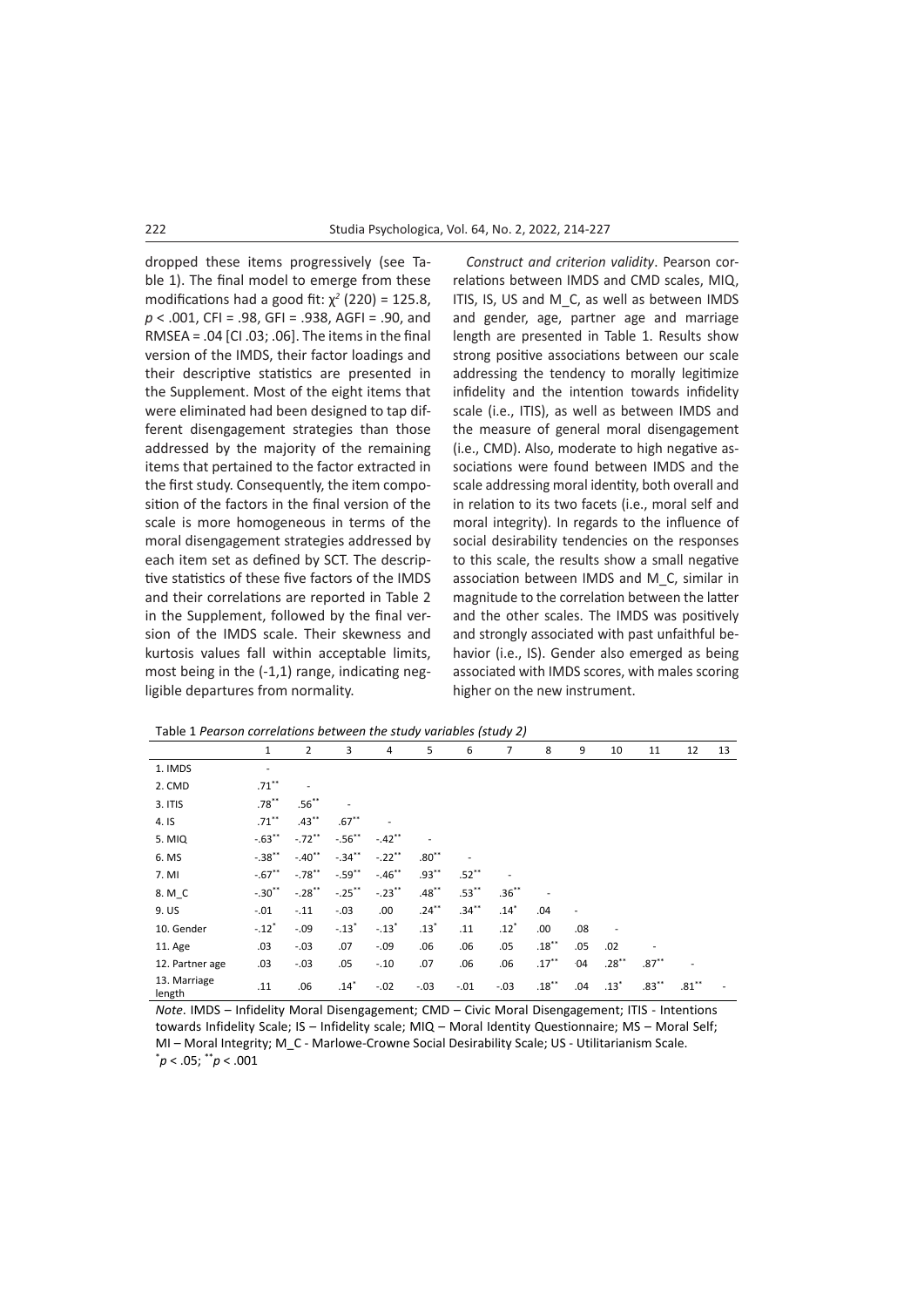#### **Discussion**

The results of the second study support the adequacy of the five-factor structure of the new instrument suggested by the first study. The convergent validity of the new scale is supported by the pattern of relationships between IMDS and the scales addressing the general moral disengagement of negative behaviors, and the intentions to engage in unfaithful behavior. In this respect, the relationship of the new measure with the latter (i.e., ITIS) emerged as stronger than with the former (i.e., CMD), which may stem from the correspondence in existential domain and behavior (i.e., marital infidelity) between IMDS and ITIS. The CMD scale, although identical to IMDS in the core psychological dynamic they address (i.e., moral disengagement), refers to many areas of the social life, in contrast to the specific focus of our new instrument, which may explain their weaker, albeit significant, association.

Furthermore, the new instrument was negatively related to moral identity, in line with the theoretical expectations concerning the relationship between the latter and one's tendency to legitimize reprehensible acts. The degree to which the responses on the IMDS items are contaminated by social desirability was found to be relatively low, which further indicates the construct validity of the scale. The almost null correlation between IMDS and the scale measuring another facet of moral preferences, i.e., utilitarianism, supports the discriminant validity of the new instrument. Past unfaithful behavior emerged as positively related to the IMDS scores, which argues in favor of the criterion validity of the new instrument. Also, men were found to score higher than women on the IMDS, in line with previous results highlighting gender as a significant factor of extramarital behaviors (Haseli, Shariati, Nazari, Keramat, & Emamian, 2019).

#### **General Discussion and Conclusion**

This research aimed to explore the strategies of moral justification used in the context of marital infidelity, which might contribute to the disentanglement of the apparent paradox that marital infidelity is both immoral and very frequent. While past research has investigated the reasons invoked by unfaithful partners in a descriptive manner, we approached marital infidelity through the perspective of moral disengagement, thus investigating the moral legitimizing function that such reasons might serve.

The results of the two studies suggest that most cheating spouses preserve their moral image mainly through the following strategies of moral justifications: the diffusion of responsibility for their behavior, attribution of blame (on the cheated partner), advantageous comparisons (with more serious misdeeds), moral justification, and minimizing the consequences of infidelity. Some of these self-exoneration strategies correspond to reasons frequently invoked by cheating spouses as explanations for their behavior as found by previous studies. For instance, unfaithful spouses often invoke partners' inappropriate behavior, such as hostility or emotional/sexual neglect, as the cause of his/her unfaithful behavior (Barta & Kiene, 2005; Scott, Post, Stanley, Markman, & Rhoades, 2017). This cluster of reasons corresponds to the moral disengagement strategy of attributing the blame on the partner and these arguments might even be the output of this strategy when explaining a real episode of infidelity. However, while the various reasons for past infidelity collected by previous research describe the way infidels explain and attribute their conduct, our results further indicate that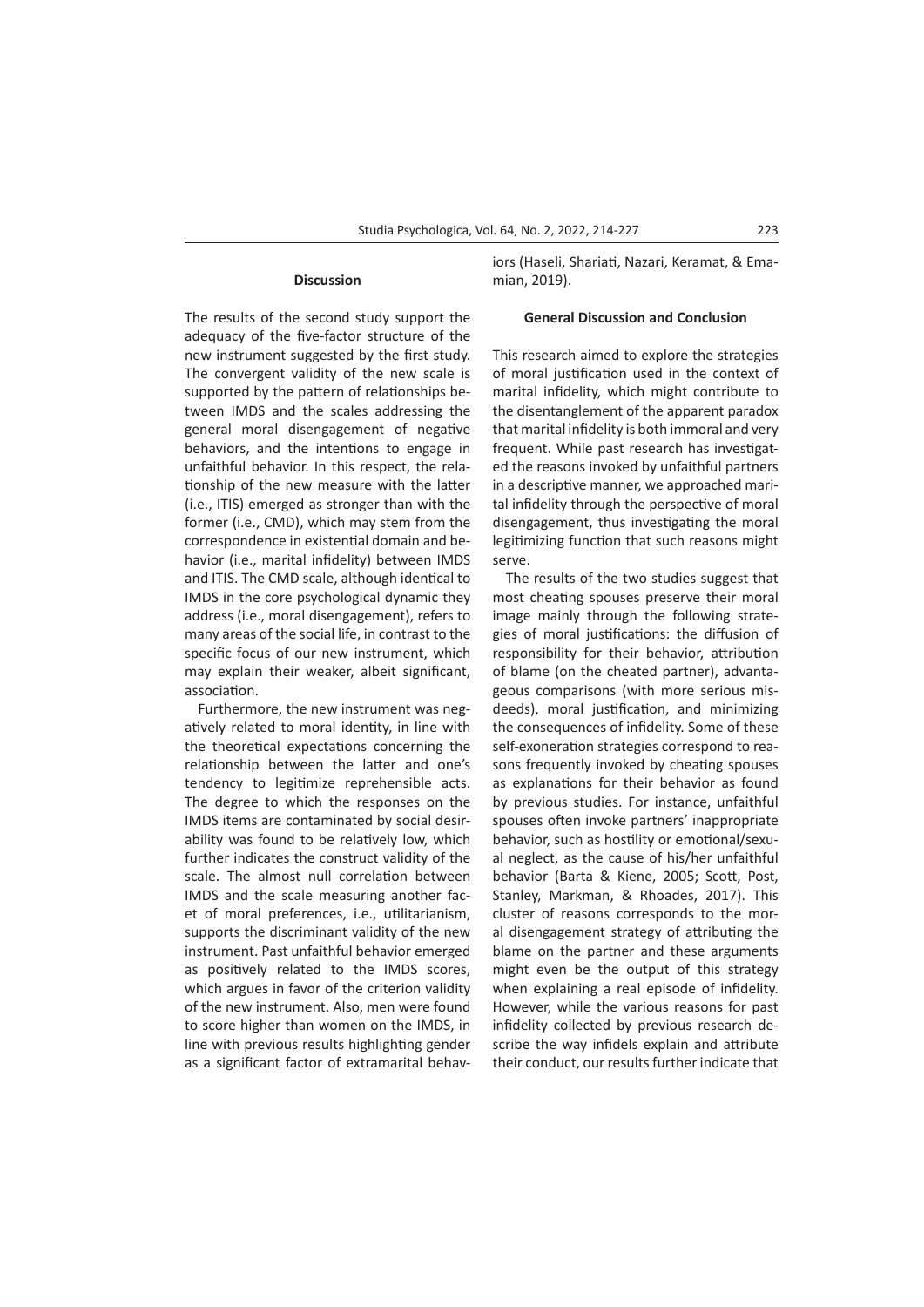the tendency to use such justifications for infidelity is related to actual behavioral engagement in extramarital affairs.

Additionally, the IMDS emerged as strongly related both to past unfaithful behavior and to intentions to commit infidelity, which supports not only the validity of the IMDS but also its behavioral relevance, as this intention has been found to be an important predictor of subsequent behavior (Jones et al., 2011). Another indication of the criterion validity of the IMDS is the correspondence between the gender differences found on this new scale and the frequent finding across past studies that men are more likely to engage in unfaithful behaviors than women (Haseli et al., 2019). The results indicate that men are more likely to morally rationalize marital infidelity; future research should explore in-depth these gender differences in the perception and consequent legitimization of unfaithful behavior. The influence of people's experience with unfaithful partners on their tendency to justify infidelity is also a topic worthy of future investigations.

One limitation of this research is that it relied on self-reported measures and on responses from samples that are not representative: not only did we not use probabilistic sampling in determining the participants to be recruited in our studies, but all those who ultimately participated in our research belong to the social network of university students. This may further limit the representativeness of our findings. Second, we used past (and not current) unfaithful behavior as a criterion for the new scale, which only allowed us to examine its postdictive, and not concurrent or predictive, validity. Third, the final version of the IMDS was extracted in the second study from the same dataset on which we verified the structure that emerged in the first study, and not on a new sample of participants. Therefore, the structure of the new scale

may not be definitive, as future investigations could highlight necessary changes in its item composition. Furthermore, the norm of exclusivity in the marital relationship was assumed as morally relevant for our participants, but this personal relevance was not directly measured. Relatedly, we did not measure any characteristic of the marital relationships of our participants, such as satisfaction or intimacy, which may be important for their perspective on infidelity. It is also important to note the specific cultural context of the research (i.e., the Romanian one), which may limit the generalizability of its findings.

In sum, the results support the validity and reliability of the IMDS as a new instrument addressing the tendency and the strategies to morally legitimize extramarital affairs. The scale was found to be related to past infidelity and to the intentions to commit unfaithful behavior, suggesting that these strategies serve as cognitive mechanisms that allow perpetrators to avoid self-sanctions when violating the rule of exclusivity in their marriage, thus favoring the occurrence of actual infidelity.

## **Authors' ORCID**

Carmen Gabriela Lișman https://orcid.org/0000-0002-9297-7796 Andrei Corneliu Holman https://orcid.org/0000-0001-9309-3821

## **References**

- Alavi, M., Mei, T. K., & Mehrinezhad, S. A. (2018). The dark triad of personality and infidelity intentions: The moderating role of relationship experience. *Personality and Individual Differences*, *128*, 49–54.<https://doi.org/10.1016/j.paid.2018.02.023>
- Apostolou, M., Constantinou, C., & Anagnostopoulos, S. (2019). Reasons that could lead people to divorce in an evolutionary perspective: Evidence from Cyprus. *Journal of Divorce & Remarriage*, *60*(1), 27–46. [https://doi.org/10.1080/10](https://doi.org/10.1080/10502556.2018.1469333) [502556.2018.1469333](https://doi.org/10.1080/10502556.2018.1469333)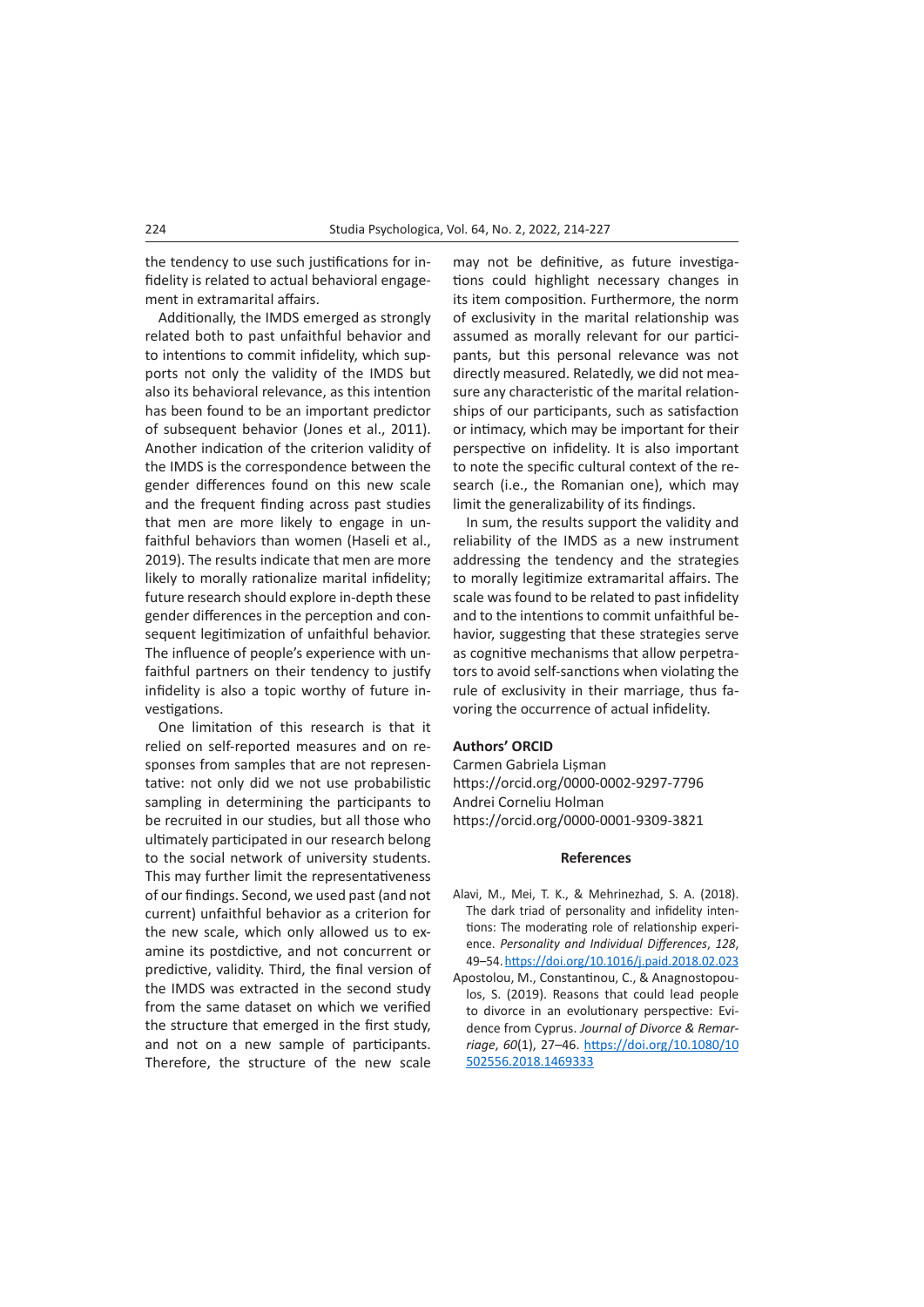- Aquino, K., & Reed II, A. (2002). The self-importance of moral identity. *Journal of Personality and Social Psychology*, *83*(6), 1423. [https://doi.](https://doi.org/10.1037//0022-3514.83.6.1423) [org/10.1037//0022-3514.83.6.1423](https://doi.org/10.1037//0022-3514.83.6.1423)
- Bandura, A. (1986). *Social foundations of thought and action* (pp. 23–28). Englewood Cliffs, NJ.
- Bandura, A. (1999). Moral disengagement in the perpetration of inhumanities. *Personality and Social Psychology Review*, *3*(3), 193–209. [https://](https://doi.org/10.1207%2Fs15327957pspr0303_3) [doi.org/10.1207%2Fs15327957pspr0303\\_3](https://doi.org/10.1207%2Fs15327957pspr0303_3)
- Bandura, A., Barbaranelli, C., Caprara, G. V., & Pastorelli, C. (1996). Mechanisms of moral disengagement in the exercise of moral agency. *Journal of Personality and Social Psychology*, *71*(2), 364. <https://doi.org/10.1037/0022-3514.71.2.364>
- Baron, J., Scott, S., Fincher, K., & Metz, S. E. (2015). Why does the Cognitive Reflection Test (sometimes) predict utilitarian moral judgment (and other things)? *Journal of Applied Research in Memory and Cognition*, *4*(3), 265–284. [https://](https://doi.org/10.1016/j.jarmac.2014.09.003) [doi.org/10.1016/j.jarmac.2014.09.003](https://doi.org/10.1016/j.jarmac.2014.09.003)
- Barta, W. D., & Kiene, S. M. (2005). Motivations for infidelity in heterosexual dating couples: The roles of gender, personality differences, and sociosexual orientation. *Journal of Social and Personal Relationships*, *22*(3), 339–360. [https://doi.](https://doi.org/10.1177/0265407505052440) [org/10.1177/0265407505052440](https://doi.org/10.1177/0265407505052440)
- Black, J. E., & Reynolds, W. M. (2016). Development, reliability, and validity of the Moral Identity Questionnaire. *Personality and Individual Differences*, *97*, 120–129. [https://doi.org/10.1016/j.](https://doi.org/10.1016/j.paid.2016.03.041) [paid.2016.03.041](https://doi.org/10.1016/j.paid.2016.03.041)
- Blow, A. J., & Hartnett, K. (2005). Infidelity in committed relationships II.: A substantive review. *Journal of Marital and Family Therapy*, *31*(2), 217– 233. [https://doi.org/10.1111/j.1752-0606.2005.](https://doi.org/10.1111/j.1752-0606.2005.tb01556.x) [tb01556.x](https://doi.org/10.1111/j.1752-0606.2005.tb01556.x)
- Brake, M. (2013). *The sociology of youth culture and youth subcultures (Routledge revivals): Sex and drugs and rock'n'roll?* Routledge.
- Briggs, S. R., & Cheek, J. M. (1986). The role of factor analysis in the development and evaluation of personality scales. *Journal of Personality, 54*(1), 106– 148. [https://doi.org/10.1111/j.1467-6494.1986.](https://doi.org/10.1111/j.1467-6494.1986.tb00391.x) [tb00391.x](https://doi.org/10.1111/j.1467-6494.1986.tb00391.x)
- Byrne, B. M. (2001). *Structural equation modeling with AMOS* – *Basic concepts, Applications, and Programming*. Mahwah NJ: Lawrence Erlbaum. [https://doi.org/10.1207/S15327574IJT0101\\_4](https://doi.org/10.1207/S15327574IJT0101_4)
- Byrne, B. M. (2005). Factor analytic models: Viewing the structure of an assessment instrument from three perspectives. *Journal of Personality Assessment, 85*(1), 17–32. [https://doi.org/10.1207/](https://doi.org/10.1207/s15327752jpa8501_02) [s15327752jpa8501\\_02](https://doi.org/10.1207/s15327752jpa8501_02)
- Caprara, G. V., Barbaranelli, C., Pastorelli, C., Iafrate, C., Beretta, M., Steca, P., & Bandura, A. (2006). La misura del disimpegno morale nel contesto delle trasgressioni dell'agire quotidiano. *Giornale Italiano di Psicologia*, *33*(1), 83–106. [https://doi.](https://doi.org/10.1421/21961) [org/10.1421/21961](https://doi.org/10.1421/21961)
- Caprara, G. V., Fida, R., Vecchione, M., Tramontano, C., & Barbaranelli, C. (2009). Assessing civic moral disengagement: Dimensionality and construct validity. *Personality and Individual Differences*, *47*(5), 504–509. [https://doi.org/10.1016/j.](https://doi.org/10.1016/j.paid.2009.04.027) [paid.2009.04.027](https://doi.org/10.1016/j.paid.2009.04.027)
- Cronbach, L. J., & Meehl, P. E. (1955). Construct validity in psychological tests. *Psychological Bulletin, 52*(4), 281. <https://doi.org/10.1037/h0040957>
- DeMaris, A. (2013). Burning the candle at both ends: Extramarital sex as a precursor of marital disruption.*Journal of Family Issues*, *34*(11), 1474–1499. <https://doi.org/10.1177%2F0192513X12470833>
- Detert, J. R., Treviño, L. K., & Sweitzer, V. L. (2008). Moral disengagement in ethical decision making: A study of antecedents and outcomes. *Journal of Applied Psychology*, *93*(2), 374. [https://](https://doi.org/10.1037/0021-9010.93.2.374) [doi.org/10.1037/0021-9010.93.2.374](https://doi.org/10.1037/0021-9010.93.2.374)
- Drigotas, S. M., Safstrom, C. A., & Gentilia, T. (1999). An investment model prediction of dating infidelity. *Journal of Personality and Social Psychology, 77*(3), 509. [https://doi.org/10.1037/0022-](https://doi.org/10.1037/0022-3514.77.3.509) [3514.77.3.509](https://doi.org/10.1037/0022-3514.77.3.509)
- Fehr, R., Fulmer, A., & Keng‐Highberger, F. T. (2020). How do employees react to leaders' unethical behavior? The role of moral disengagement. *Personnel Psychology*, *73*(1), 73–93. [https://doi.](https://doi.org/10.1111/peps.12366) [org/10.1111/peps.12366](https://doi.org/10.1111/peps.12366)
- Fincham, F. D., & May, R. W. (2017). Infidelity in romantic relationships. *Current Opinion in Psychology*, *13*, 70–74. [https://doi.org/10.1016/j.](https://doi.org/10.1016/j.copsyc.2016.03.008) [copsyc.2016.03.008](https://doi.org/10.1016/j.copsyc.2016.03.008)
- Glorfeld, L. W. (1995). An improvement on Horn's parallel analysis methodology for selecting the correct number of factors to retain. *Educational and Psychological Measurement*, *55*(3), 377–393. [https://doi.org/10.1177%](https://doi.org/10.1177%2F0013164495055003002) [2F0013164495055003002](https://doi.org/10.1177%2F0013164495055003002)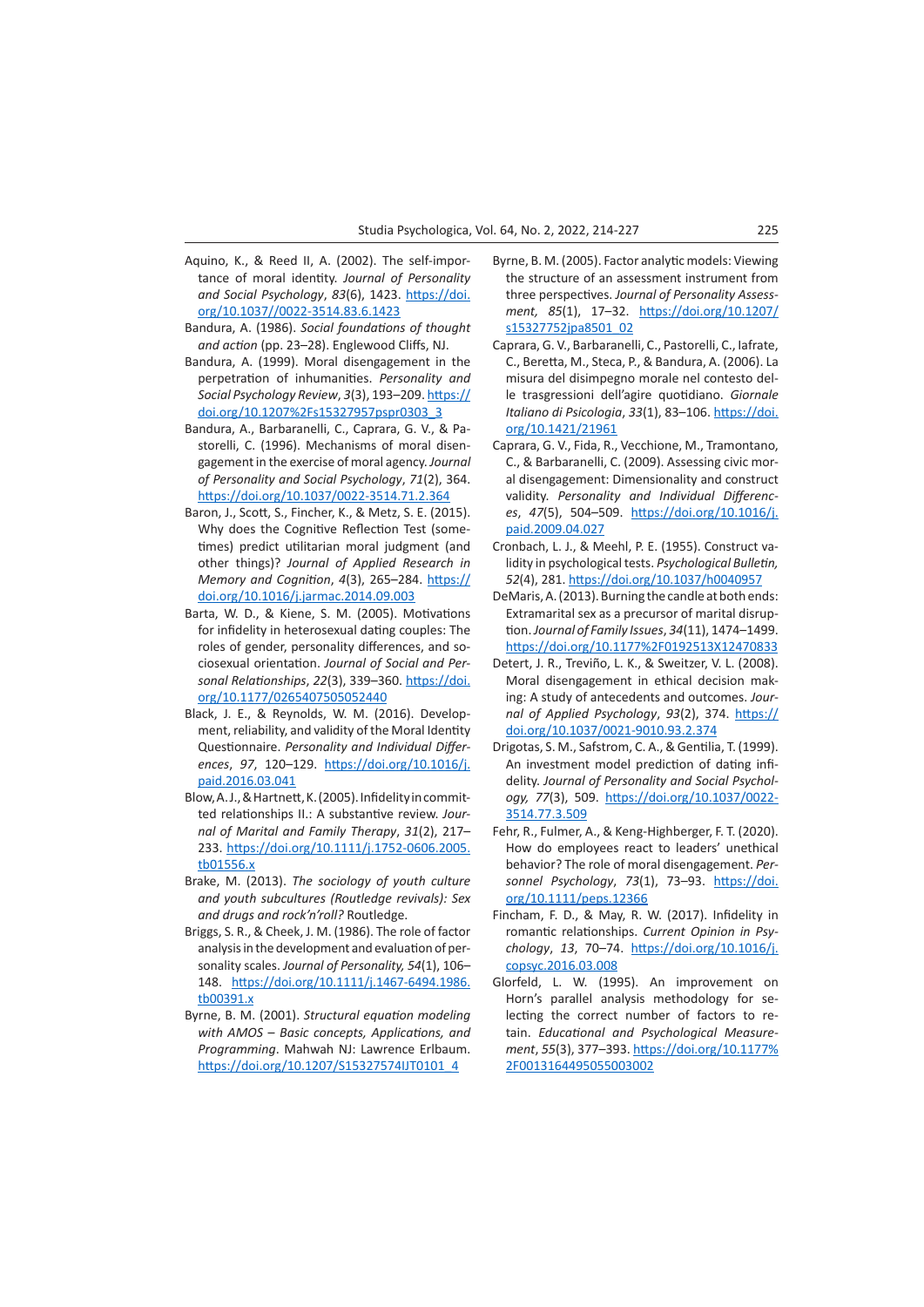- Graham, J., Haidt, J., Koleva, S., Motyl, M., Iyer, R., Wojcik, S. P., & Ditto, P. H. (2013). Moral foundations theory: The pragmatic validity of moral pluralism. In *Advances in experimental social psychology* (Vol. 47, pp. 55–130). Academic Press. [https://doi.org/10.1016/B978-0-12-407236-](https://doi.org/10.1016/B978-0-12-407236-7.00002-4) [7.00002-4](https://doi.org/10.1016/B978-0-12-407236-7.00002-4)
- Greeley, A. (1994). Marital infidelity. *Society, 31*(4), 9–13. <https://doi.org/10.1007/BF02693241>
- Greene, J. D., Nystrom, L. E., Engell, A. D., Darley, J. M., & Cohen, J. D. (2004). The neural bases of cognitive conflict and control in moral judgment. *Neuron, 44*(2), 389–400. [https://doi.org/10.1016/j.](https://doi.org/10.1016/j.neuron.2004.09.027) [neuron.2004.09.027](https://doi.org/10.1016/j.neuron.2004.09.027)
- Guo, Z., Li, W., Yang, Y., & Kou, Y. (2021). Honesty-Humility and unethical behavior in adolescents: The mediating role of moral disengagement and the moderating role of system justification. *Journal of Adolescence*, *90*, 11–22. [https://doi.org/10.1016/j.](https://doi.org/10.1016/j.adolescence.2021.05.009) [adolescence.2021.05.009](https://doi.org/10.1016/j.adolescence.2021.05.009)
- Hadlington, L., Binder, J., & Stanulewicz, N. (2021). Exploring role of moral disengagement and counterproductive work behaviours in information security awareness. *Computers in Human Behavior*, *114*, 106557. [https://doi.org/10.1016/j.](https://doi.org/10.1016/j.chb.2020.106557) [chb.2020.106557](https://doi.org/10.1016/j.chb.2020.106557)
- Hair, J. F., Black, W. C., Babin, B. J., Anderson, R. E., & Tatham, R. (2006). *Multivariate data analysis*. Uppersaddle River.
- Haseli, A., Shariati, M., Nazari, A. M., Keramat, A., & Emamian, M. H. (2019). Infidelity and its associated factors: A systematic review. *The Journal of Sexual Medicine*, *16*(8), 1155–1169. [https://](https://doi.org/10.1016/j.jsxm.2019.04.011) [doi.org/10.1016/j.jsxm.2019.04.011](https://doi.org/10.1016/j.jsxm.2019.04.011)
- Haversath, J., & Kröger, C. (2014). Extradyadic sex and its predictors in homo-and heterosexuals. *Psychotherapie, Psychosomatik, Medizinische Psychologie*, *64*(12), 458–464. [https://doi.](https://doi.org/10.1055/s-0034-1390423) [org/10.1055/s-0034-1390423](https://doi.org/10.1055/s-0034-1390423)
- Holman, A. C., & Popusoi, S. A. (2018). Ethical predispositions to violate or obey traffic rules and the mediating role of driving styles. *The Journal of Psychology*, *152*(5), 257–275. [https://doi.org/](https://doi.org/10.1080/00223980.2018.1447433) [10.1080/00223980.2018.1447433](https://doi.org/10.1080/00223980.2018.1447433)
- Hu, L.-T., & Bentler, P. M. (1999). Cutoff criteria for fit indexes in covariance structure analysis: Conventional criteria versus new alternatives. *Structural Equation Modeling, 6*, 1–55. [https://doi.](https://doi.org/10.1080/10705519909540118) [org/10.1080/10705519909540118](https://doi.org/10.1080/10705519909540118)
- Ignat, R. (2018). 704 Infidelity, impulsivity, attachment and distorted cognitions. *The Journal of Sexual Medicine*, *15*(7), S401. [https://doi.](https://doi.org/10.1016/j.jsxm.2018.04.612) [org/10.1016/j.jsxm.2018.04.612](https://doi.org/10.1016/j.jsxm.2018.04.612)
- Jackson, L. E., & Sparr, J. L. (2005). Introducing a new scale for the measurement of moral disengagement in peace and conflict research. *Conflict & Communication Online*, 4.
- Jones, D. N., Olderbak, S. G., & Figueredo, A. J. (2011). The intentions towards infidelity scale. *Handbook of Sexuality-Related Measures*, 251–253.
- Kahane, G., Everett, J. A., Earp, B. D., Farias, M., & Savulescu, J. (2015). 'Utilitarian' judgments in sacrificial moral dilemmas do not reflect impartial concern for the greater good. *Cognition*, *134*, 193–209. [https://doi.org/10.1016/j.](https://doi.org/10.1016/j.cognition.2014.10.005) [cognition.2014.10.005](https://doi.org/10.1016/j.cognition.2014.10.005)
- Klimas, C., Ehlert, U., Lacker, T. J., Waldvogel, P., & Walther, A. (2019). Higher testosterone levels are associated with unfaithful behavior in men. *Biological Psychology*, *146*, 107730. [https://doi.](https://doi.org/10.1016/j.biopsycho.2019.107730) [org/10.1016/j.biopsycho.2019.107730](https://doi.org/10.1016/j.biopsycho.2019.107730)
- Kline, P. (2015). *A handbook of test construction (psychology revivals): Introduction to psychometric design*. Routledge.<https://doi.org/10.4324/9781315695990>
- Moller, N. P., & Vossler, A. (2015). Defining infidelity in research and couple counseling: A qualitative study. *Journal of Sex & Marital Therapy, 41*(5), 487–497. [https://doi.org/10.1080/00926](https://doi.org/10.1080/0092623X.2014.931314) [23X.2014.931314](https://doi.org/10.1080/0092623X.2014.931314)
- Monin, B., & Miller, D. T. (2001). Moral credentials and the expression of prejudice. *Journal of Personality and Social Psychology, 81*(1), 33. <https://doi/10.1037/0022-3514.81.1.33>
- Moore, C., Detert, J. R., Klebe Treviño, L., Baker, V. L., & Mayer, D. M. (2012). Why employees do bad things: Moral disengagement and unethical organizational behavior. *Personnel Psychology*, *65*(1), 1–48. [https://doi.org/10.1111/j.1744-](https://doi.org/10.1111/j.1744-6570.2011.01237.x) [6570.2011.01237.x](https://doi.org/10.1111/j.1744-6570.2011.01237.x)
- Navarro, R., Larrañaga, E., Yubero, S., & Víllora, B. (2021). Individual, interpersonal and relationship factors associated with ghosting intention and behaviors in adult relationships: Examining the associations over and above being a recipient of ghosting. *Telematics and Informatics*, *57*, 101513. <https://doi.org/10.1016/j.tele.2020.101513>
- Nunnaly, J. C., & Bernstein, I. H. (1994) *Psychometric theory*. 3rd edition. New York, NY: McGraw-Hill.